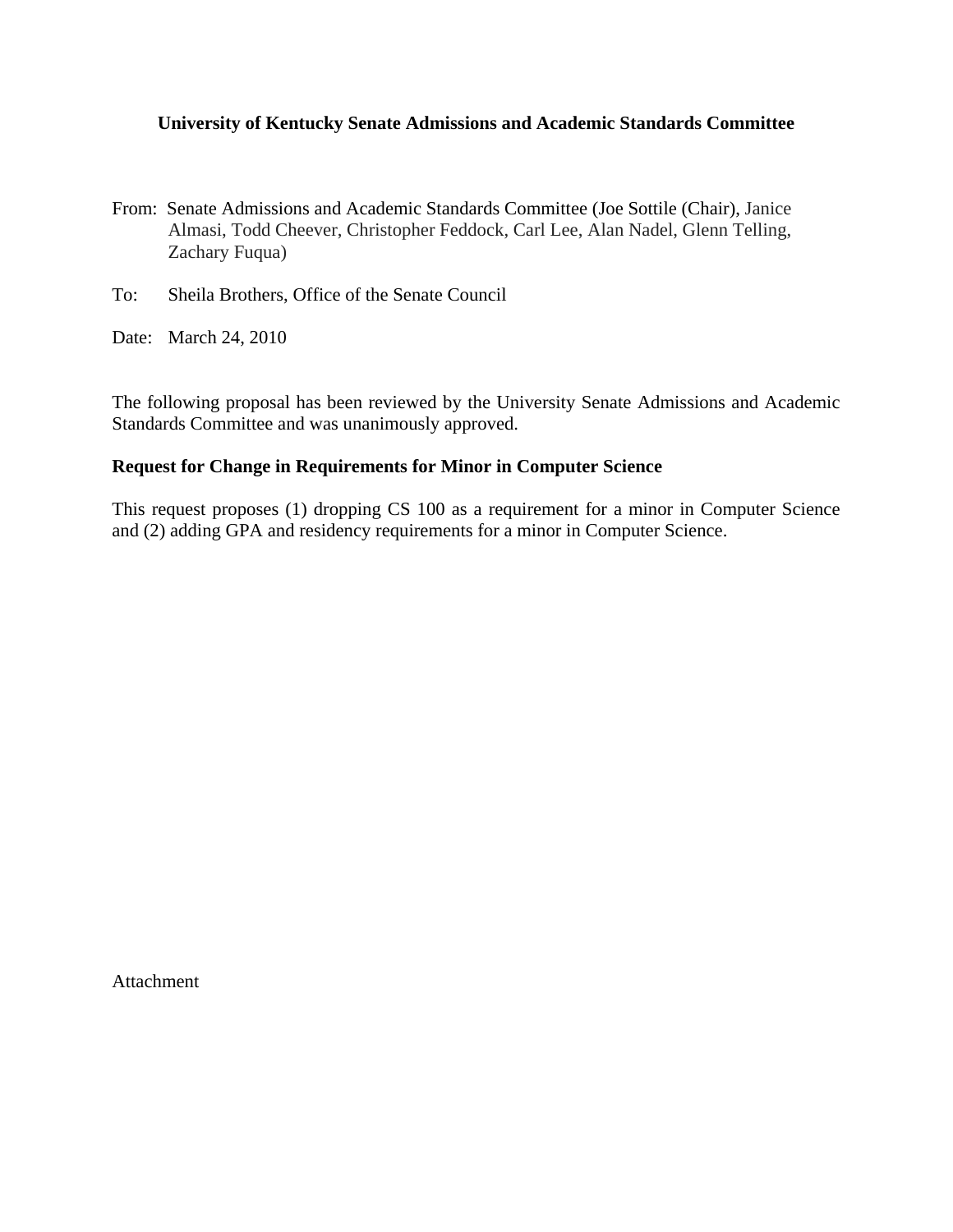# UNIVERSITY OF KENTUCKY REQUEST FOR NEW UNDERGRADUATE MINOR OR CHANGE IN MINOR

| Program Bachelor of Science in Computer Science                                                                                                                                                                                                                                                                                                          |
|----------------------------------------------------------------------------------------------------------------------------------------------------------------------------------------------------------------------------------------------------------------------------------------------------------------------------------------------------------|
| Minor<br>Minor in Computer Science                                                                                                                                                                                                                                                                                                                       |
| Department Department of Computer Science College College College of Engineering                                                                                                                                                                                                                                                                         |
| <b>Bulletin PP</b>                                                                                                                                                                                                                                                                                                                                       |
| CIP Code                                                                                                                                                                                                                                                                                                                                                 |
| Accrediting Agency (if applicable) the Computing Accreditation Commission of ABET                                                                                                                                                                                                                                                                        |
| <b>New</b><br>Minor<br><u> 1980 - Andrej Maria de Arabel de Arabel de Arabel de Arabel de Arabel de Arabel de Arabel de Arabel de Arabel </u>                                                                                                                                                                                                            |
| Minor Prerequisites (list course prefix, number and title)<br><u> Andrew Maria (1989)</u><br>1900 - Carl Britain, francuski filozof, francuski filozof, francuski filozof, francuski filozof, francuski fil                                                                                                                                              |
| the contract of the contract of the contract of the contract of the contract of<br>the control of the control of the control of the control of the control of                                                                                                                                                                                            |
| Minor Requirements (list course prefix, number and title)<br>the control of the control of the control of the control of the control of the control of                                                                                                                                                                                                   |
|                                                                                                                                                                                                                                                                                                                                                          |
| and the company of the company of the company of the company of the company of the company of the company of the<br><u> 1980 - Antonio Alemania, američki predstavanja i postavanja i postavanja i postavanja i postavanja i postavanja i postavanja i postavanja i postavanja i postavanja i postavanja i postavanja i postavanja i postavanja i po</u> |
| the contract of the contract of the contract of the contract of the contract of<br>the contract of the contract of the contract of the contract of the contract of                                                                                                                                                                                       |
| Minor Electives (list course prefix, number and title)<br>the control of the control of the control of the control of the control of                                                                                                                                                                                                                     |
|                                                                                                                                                                                                                                                                                                                                                          |
| <b>Total Hours Required</b>                                                                                                                                                                                                                                                                                                                              |
| Rationale for Proposal                                                                                                                                                                                                                                                                                                                                   |
|                                                                                                                                                                                                                                                                                                                                                          |
|                                                                                                                                                                                                                                                                                                                                                          |
|                                                                                                                                                                                                                                                                                                                                                          |
|                                                                                                                                                                                                                                                                                                                                                          |
|                                                                                                                                                                                                                                                                                                                                                          |

 $\mathbf{r}$  and  $\mathbf{r}$ 

 $\theta$  ,  $\theta = -\frac{1}{160},$  ,  $\label{eq:theta} \theta = -\frac{1}{160},$ 

 $\alpha$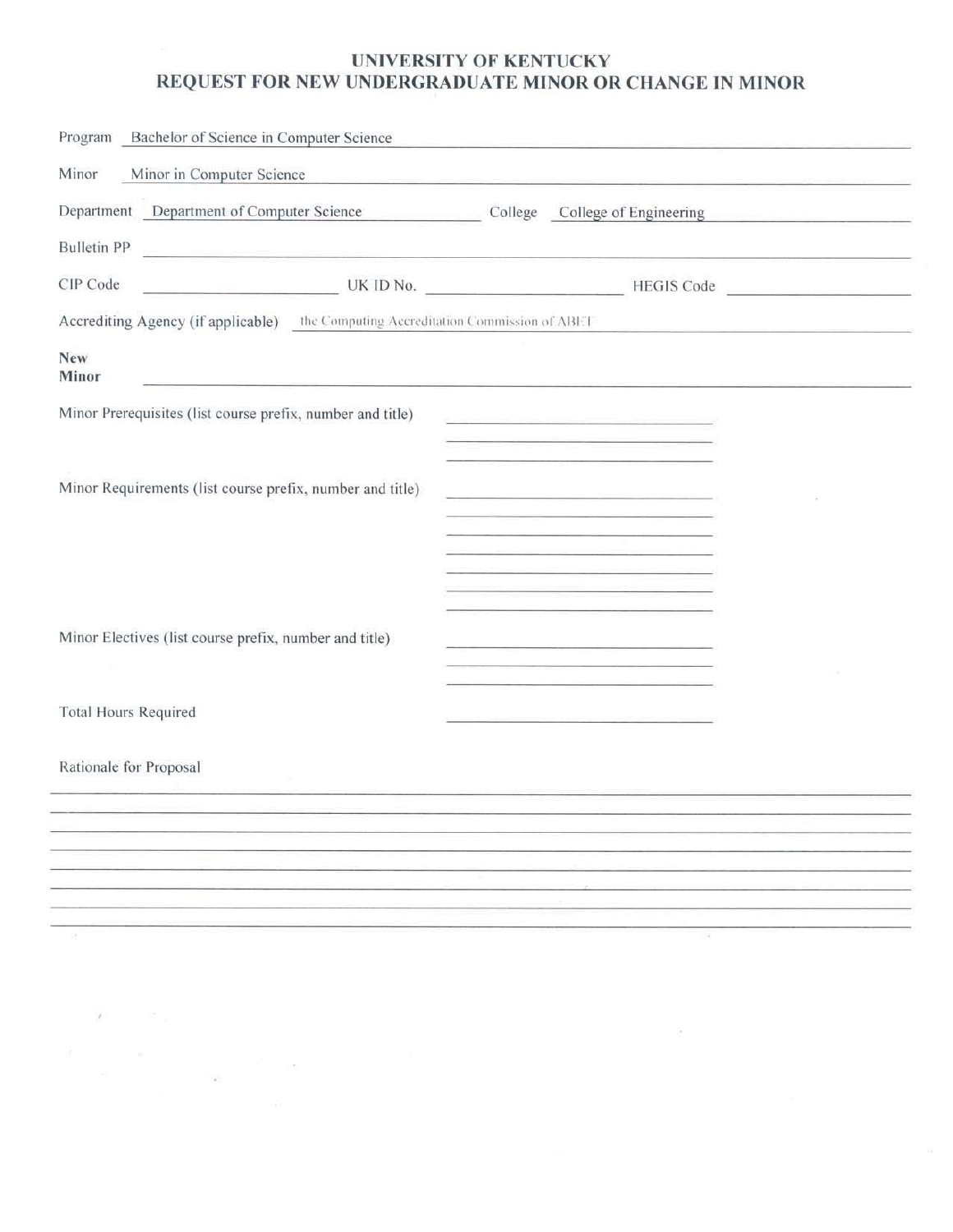### **UNIVERSITY OF KENTUCKY** CRABITATE MINOR OR CITANCE IN MINOR BROTHOM BOD SHIPL

| REQUEST FOR NEW UNDERGRADUATE MINOR OR CHANGE IN MINOR                                                                                                                                                                                                                                                                                                             | PAGE 2 of 2                                                                                                                                                                                                                                                                                                                                                                                                                                                                                            |  |  |
|--------------------------------------------------------------------------------------------------------------------------------------------------------------------------------------------------------------------------------------------------------------------------------------------------------------------------------------------------------------------|--------------------------------------------------------------------------------------------------------------------------------------------------------------------------------------------------------------------------------------------------------------------------------------------------------------------------------------------------------------------------------------------------------------------------------------------------------------------------------------------------------|--|--|
| <b>Change in Minor Requirements</b><br>Current                                                                                                                                                                                                                                                                                                                     | Proposed                                                                                                                                                                                                                                                                                                                                                                                                                                                                                               |  |  |
| Minor in Computer Science<br>CS 100 The Computer Science Profession  1<br>CS 115 Introduction to Computer Programming 3<br>CS 215 Introduction to Program Design,<br>Abstraction, and Problem Solving  4<br>CS 216 Introduction to Software Engineering  3<br>CS 315 Algorithm Design and Analysis  3<br>plus three additional hours in computer science  3        | Minor in Computer Science<br>The Minor in Computer Science requires a minimum of 20 hours of<br>course work in CS, to include the following: CS 115 (3), CS 215 (4),<br>CS 216 (3), CS 275 (4), CS 315 (3), or equivalent, plus three additional<br>hours of upper-division courses (300 or higher) in Computer<br>Science. A GPA of at least 2.5 across these courses is required. At least<br>10 of the credit hours required to complete the minor must be earned at<br>the University of Kentucky. |  |  |
| <b>Total Hours</b>                                                                                                                                                                                                                                                                                                                                                 |                                                                                                                                                                                                                                                                                                                                                                                                                                                                                                        |  |  |
| 21                                                                                                                                                                                                                                                                                                                                                                 | 20                                                                                                                                                                                                                                                                                                                                                                                                                                                                                                     |  |  |
| Rationale for Proposal                                                                                                                                                                                                                                                                                                                                             |                                                                                                                                                                                                                                                                                                                                                                                                                                                                                                        |  |  |
| The proposed change adds a minimum GPA requirement and a residency requirement better aligning the requirements with Minor<br>Requirements in other UK programs (no other departments in the College of Engineering offer Minor). Additionally, CS 100 is<br>removed from the requirements. CS 100 is a 1 credit hour introductory seminar intended for CS majors. |                                                                                                                                                                                                                                                                                                                                                                                                                                                                                                        |  |  |
| Will this program be printed in the Bulletin?                                                                                                                                                                                                                                                                                                                      | No<br>Yes                                                                                                                                                                                                                                                                                                                                                                                                                                                                                              |  |  |
| <b>Signatures of Approval:</b>                                                                                                                                                                                                                                                                                                                                     |                                                                                                                                                                                                                                                                                                                                                                                                                                                                                                        |  |  |
| Date of Approval by Department of Faculty<br>February 20, 2009 (unanimous decision)<br>$1 - 20 - 09$                                                                                                                                                                                                                                                               | Reported by Department Chair<br><b>Dr.</b> Kenneth Calvert                                                                                                                                                                                                                                                                                                                                                                                                                                             |  |  |
| Date of Approval by College of Faculty                                                                                                                                                                                                                                                                                                                             | Reported by College Dean                                                                                                                                                                                                                                                                                                                                                                                                                                                                               |  |  |
| $1 - 19 - 2010$<br>*Date of Approval by Undergraduate Council                                                                                                                                                                                                                                                                                                      | Sharon Gill<br>Reported by Undergraduate Council Chair                                                                                                                                                                                                                                                                                                                                                                                                                                                 |  |  |
|                                                                                                                                                                                                                                                                                                                                                                    |                                                                                                                                                                                                                                                                                                                                                                                                                                                                                                        |  |  |
| *Date of Approval by Graduate Council                                                                                                                                                                                                                                                                                                                              | Reported by Graduate Council Chair                                                                                                                                                                                                                                                                                                                                                                                                                                                                     |  |  |
| *Date of Approval by Health Care Colleges Council (HCCC)                                                                                                                                                                                                                                                                                                           | Reported by HCCC Chair                                                                                                                                                                                                                                                                                                                                                                                                                                                                                 |  |  |
| *Date of Approval by Senate Council                                                                                                                                                                                                                                                                                                                                | Reported by Senate Council Office                                                                                                                                                                                                                                                                                                                                                                                                                                                                      |  |  |
| *Date of Approval by University Senate                                                                                                                                                                                                                                                                                                                             | Reported by Senate Council Office                                                                                                                                                                                                                                                                                                                                                                                                                                                                      |  |  |
|                                                                                                                                                                                                                                                                                                                                                                    | <b>ACTION OTHER THAN APPROVAL</b>                                                                                                                                                                                                                                                                                                                                                                                                                                                                      |  |  |
| *If applicable, as provided by the Rules of the University Senate                                                                                                                                                                                                                                                                                                  |                                                                                                                                                                                                                                                                                                                                                                                                                                                                                                        |  |  |
|                                                                                                                                                                                                                                                                                                                                                                    |                                                                                                                                                                                                                                                                                                                                                                                                                                                                                                        |  |  |

 $\mu$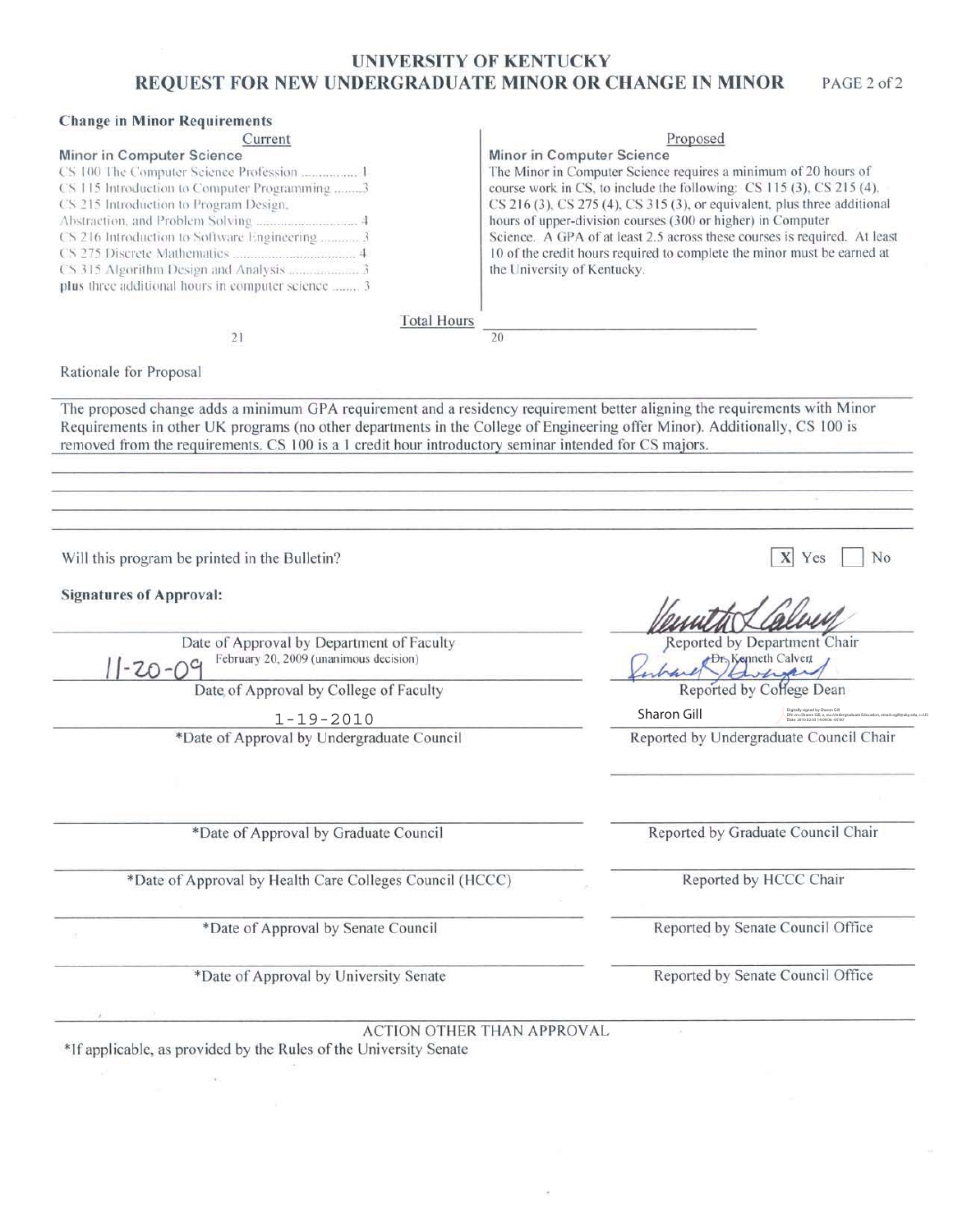## Current Proposed

**Minor in Computer Science** The Minor in Computer Science requires a minimum of 20 hours of course work in CS, to include the following: CS 115 (3), CS 215 (4), CS 216 (3), CS 275 (4), CS 315 (3), or equivalent, plus three additional hours of upper-division courses (300 or higher) in Computer Science. A GPA of at least 2.5 across these courses is required. At least 10 of the credit hours required to complete the minor must be earned at the University of Kentucky.

Total Hours<br>20

21  $20$